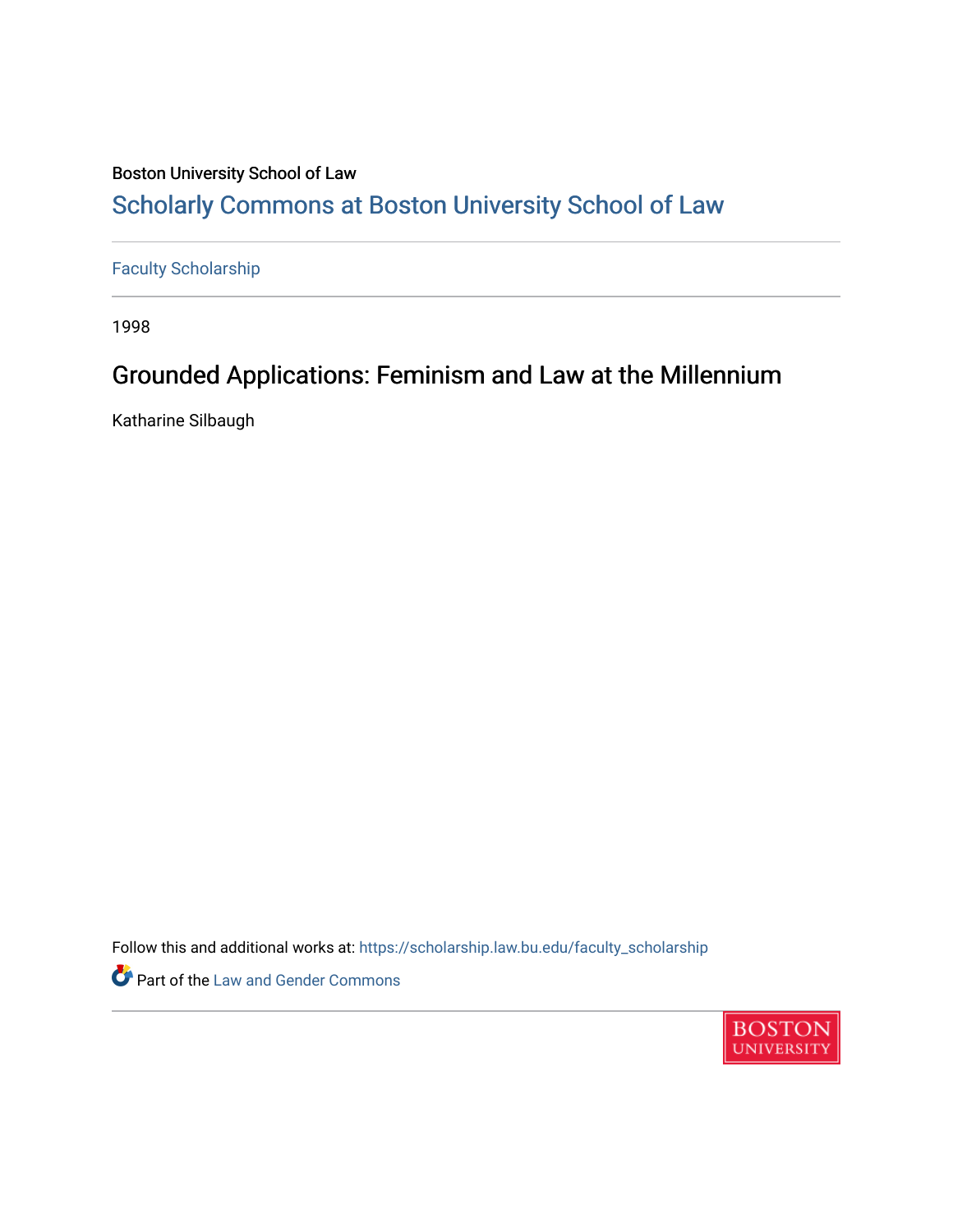# GROUNDED APPLICATIONS: FEMINISM **AND** LAW AT **THE M[LLENNUM**

## *Katharine Silbaugh°*

The conference topic is feminism in the twenty-first century, a dialogue between academics and practicing attorneys. The first order of business will be to resist the millennium invitation to come up with evermore novel, overarching formulations of the mission and means of feminism. At the end of the twentieth century we know quite a bit about the problems presented by feminists and the problems within feminism. We have had a long history of insightful intellectual discourse on questions of equality and on the meaning of gender. We also know that it takes time to absorb and apply broad insights in particular contexts, and to reformulate and refine those insights ever-so-slightly, not just radically, in light of that contextual application. The challenging task is not to forget what we do know. To suggest that feminism in the twentyfirst century needs a new overarching theory, a new paradigm, would suggest that its current insights have failed.

It seems to me, instead, that one important aspect of the future of feminist legal approaches will be in asking how some of the debates we've already had apply to particular legal questions in light of the most detailed account we can make of the relationship between women's lives and that particular legal question. In other words, not every feminist legal academic needs to be creating a theory of feminism. We can instead be scholars of particular legal fields or of particular experiences common to some or all women and ask how the law responds to that experience. This is applied feminist legal theory. In my remarks,  $\Gamma$ m going to explore two very familiar feminist debates: how to understand women's differences from men, and how to understand women's differences from one another. The exploration of these debates **will** be in the context of a particularly, though by no means exclusively, female experience: domestic labor or family care. I hope that our dialogue on this exercise may teach us something more about the feminist debates, but more, I hope it can assist in developing a more satisfying legal response to the substantive issue in light of feminist insights.

## WHAT WE KNOW NOW ABOUT DOMESTIC LABOR

I want to look at the issue of domestic labor as a vehicle for considering the application of feminist insights simply because it is a subject I've studied for several years. In using the term domestic labor,  $\Gamma$ m speaking about work that is done in the home, ordinarily without pay, that improves the welfare of the family. It includes child **care,** cooking,

<sup>\*</sup> Associate Professor, Boston University School of Law; B.A., 1985, Amherst College; **J.D., 1992, University of Chicago. This paper was presented at the** *Law***, Feminism & the 21st** *Centuay* Conference on **April** 4,1998, in Portland, Maine.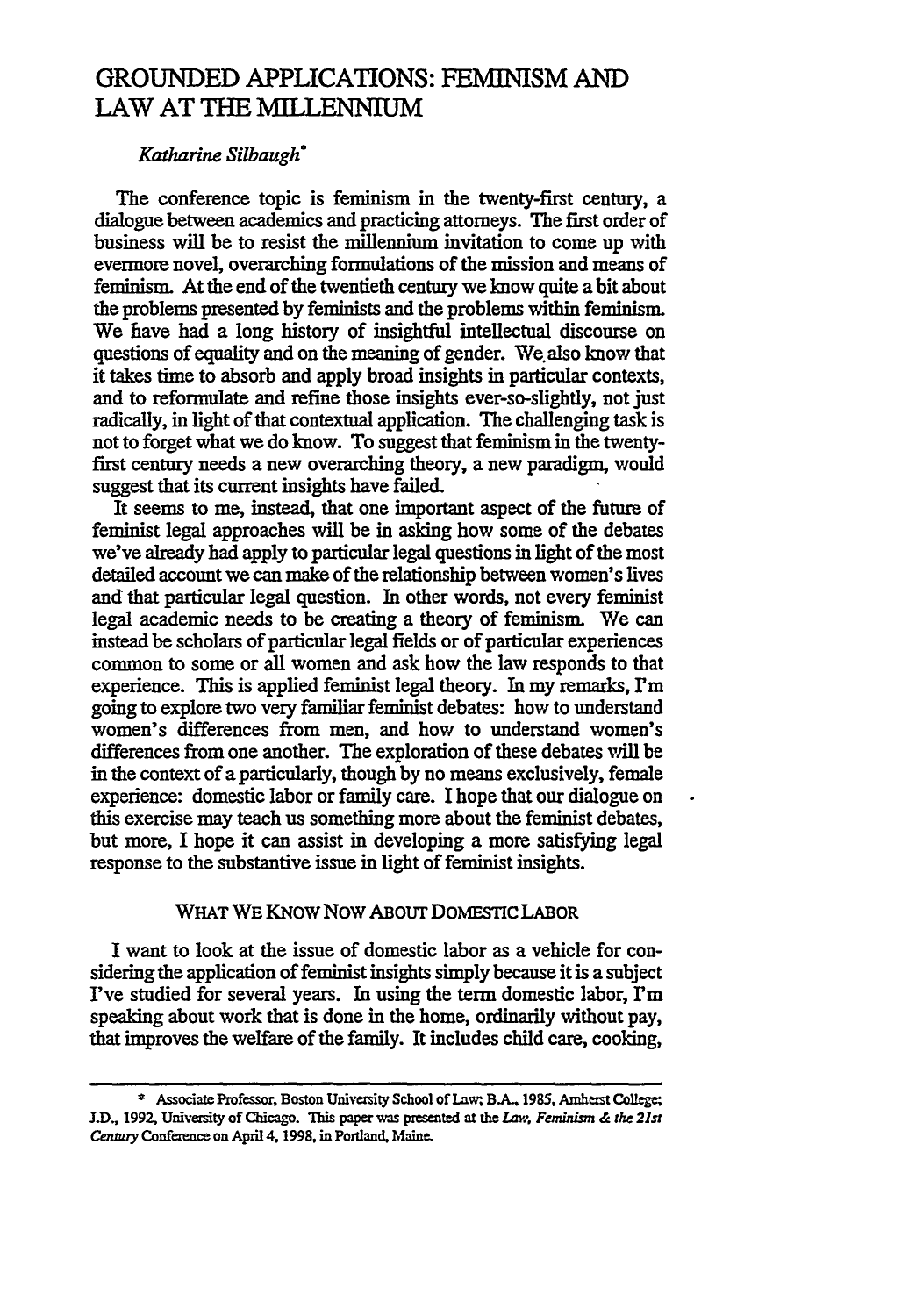cleaning, home repair, counseling, yardwork, shopping, car maintenance, driving, laundry, financial planning, and the many other tasks that individuals do to improve their standards of living, and those of their families. It is an area of human activity well-studied by sociologists and economists, and increasingly studied by legal academics as well.

What we know about domestic labor is very significant for women. First, women perform about twice as much unpaid domestic labor as men. This figure changes only slightly when women work full-time in the paid labor force, with the proportion dropping to just less than twice what men do. In other words, this disparity is not simply a product of women's absence, by their own choice or by exclusion, from the paid labor market. In addition, there is some evidence that these figures don't vary dramatically with race, ethnicity, or class.' Although different women experience the labor very differently, most women spend a good deal of their time engaged in it. This is what sociologists have shown us over the past several decades, and it suggests that by sheer virtue of the amount of women's energies it absorbs, domestic work is an important subject to feminists.

Moreover, unpaid domestic labor produces tremendous economic value. The United Nations estimates that women's unpaid domestic labor produces the equivalent of eleven trillion dollars of wealth annually worldwide; it puts the value of the entire worldwide economy at twenty-three trillion dollars.<sup>2</sup> Though it is much more likely that women's work will not result in a paying transaction than is the case for men's work, that is not a reflection on the disparate economic value of the work.

Finally, paid domestic labor is performed overwhelmingly by minority women. Over ninety-six percent of private household workers are women, according to the Labor Department.<sup>3</sup> The majority of those who perform housecleaning are Black or Hispanic.4

### **THE** SAMENESS-DIFFERENCE **DEBATE**

Feminists in law have set out an impressive amount of work on one particular debate, and that is the sameness-difference debate. This debate will be very familiar to all who have followed work on women and the law in the past few decades.<sup>5</sup> The "same" or "different" are

**<sup>1.</sup>** For the data supporting this paragraph, see sources cited **in Katharine** Silbaugh, Turning *Labor into Love: Housework and the Law,* 91 **NW. U. L** REV. **1. 8-15 (1996).**

*<sup>2.</sup> See* **U.N. DEVELOPMENT** PROGRAMME, **HuMAN DEVELOPmENT REPORT** 1995, at 97 **(1995).**

*<sup>3.</sup> See* **BUREAU OF LABOR STATLTCS, U.S. DEP'T OF** LABOR, **EMPLOYMmr AND EARNINGS,** MONTHLY, **Tbl. No.** 649 (Jan. 1994).

<sup>4.</sup> **These** are the terms used **by** the Census Bureau, **and** so **I** use them **here.** *See id*

<sup>5.</sup> This literature **is too** vast **to** cite; **but** for **an** influential example in law, see Martha Minow, *The Supreme Court, 1986 Term-Forward. Justice Engendered,* **101 HARV. L REV. 10 (1987).**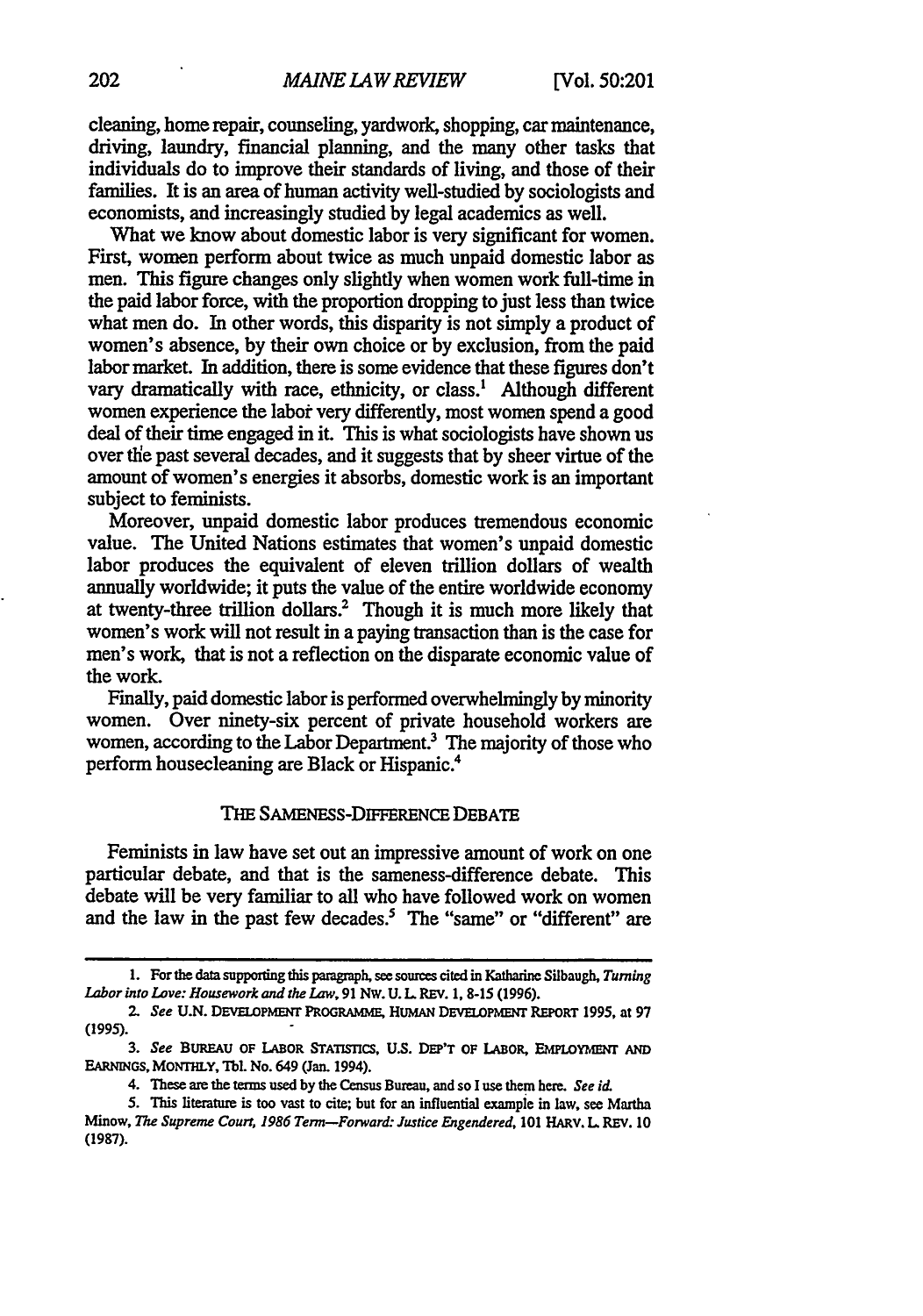ways of conceiving of women when compared with men. Consequences flow from either characterization. In the liberal tradition, if the facts show men and women to be basically (for all relevant purposes) the same, they are entitled to identical legal treatment-that's an easy conclusion to reach. If they are different, it becomes a harder question whether women and men are entitled to equal treatment, and if so, what equal treatment means in the face of difference.

Feminists have disagreed about whether to characterize women as more the same as or more different from men with respect to many issues. There is a strong tradition within feminism of arguing that women are different from men: women reason differently, women are more cooperative and less confrontational, women seek to establish relationships while men seek to establish rights, women are connected, men are autonomous, women employ an ethic of caring instead of rights, and so forth. Difference feminists argue that we ought to celebrate and promote these differences rather than abandon them to achieve a sameness on male terms.<sup>6</sup> Robin West calls this cultural feminism, and is herself an advocate of difference perspectives.7

Just as strong within feminism is a tradition of arguing that women are almost always the same as men. This tradition has been incorporated into our constitutional understanding of gender equality. Sameness feminists point out that feminists aren't the only ones to have argued that women are essentially different from men; this concept was used historically to prevent women from enjoying the rights of citizenship accorded men in the political, religious, social, and economic arenas. Difference has too often served as an excuse for discrimination. Moreover, there are simply too many examples of women who defy the "different" description (whatever that is at a given time in history)-too many competitive women, aggressive women, selfish women, physically strong women, smart women--to sustain a decisive account of women's difference.

These stereotype breakers became the cause to be championed in the Supreme Court, as case after case was litigated by men who defied a conventional male stereotype by, for example, being supported by their wives or wishing to raise their children at home,<sup>8</sup> and women who defied a conventional female stereotype, as in the case of a woman who supports her family. $9\;$  In fact, early litigators of constitutional cases were quite concerned that any recognition of empirical differences between the way men and women live their lives on average, even if it compensated for special burdens that resulted therefrom, was unacceptable

**<sup>6.</sup>** This idea is most identified with **Carol** Giligan. **See generally** CAROL **GII1IGA, N A DIFFERENT VOICE (1982).**

**<sup>7.</sup>** *See generally* Robin West, *Jwrispdence and Gender, 55* **U. Cm.** LREV. **1 (1988).**

*<sup>8.</sup>* See, *e.g.,* Weinbergerv. Wiesefeld, **420 U.S. 636 (1975).**

*<sup>9.</sup> See, eg.,* Frontiero **v.** Richardson, 411 **U.S.** 677 (1973).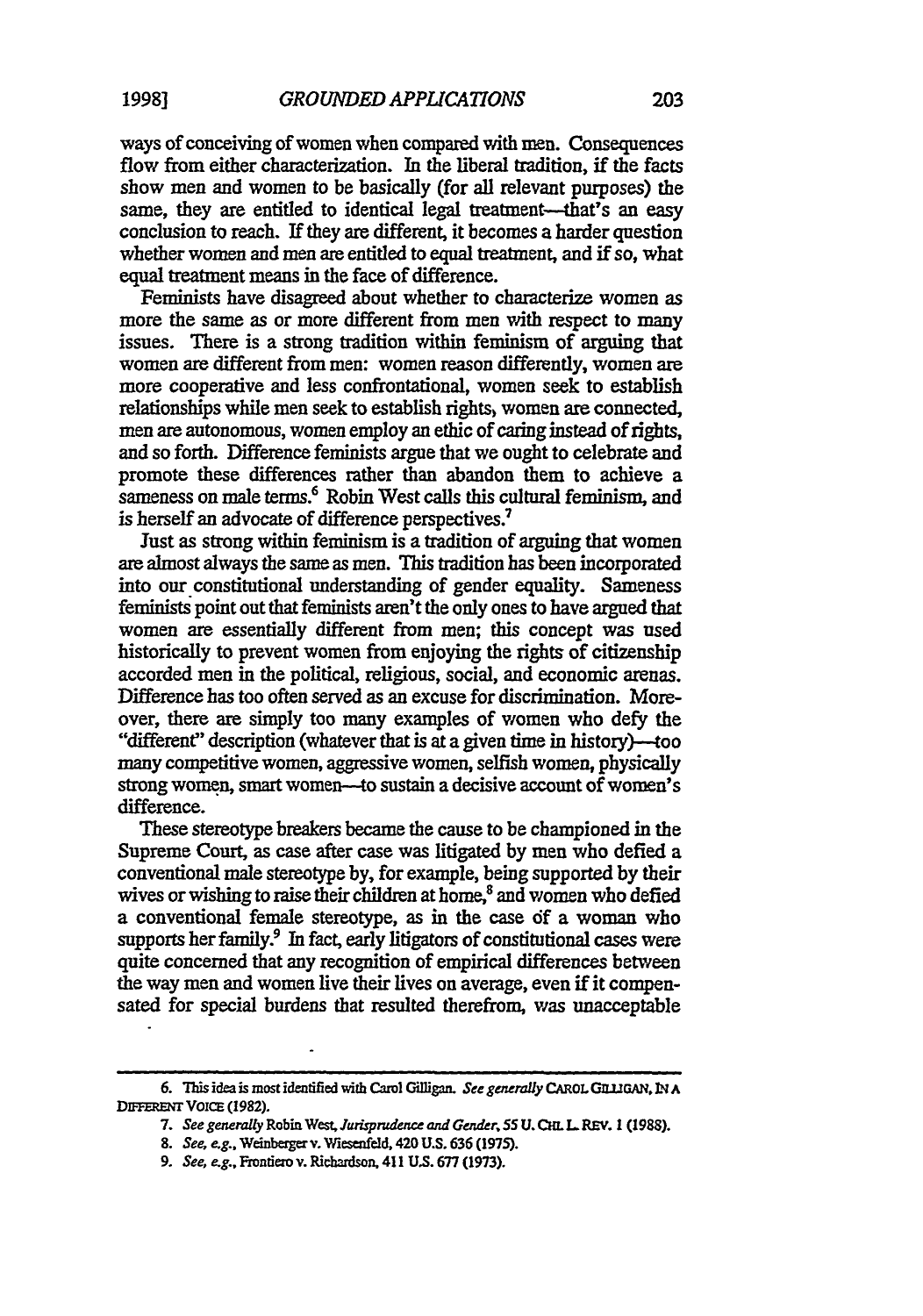because it would reinforce stereotypes.<sup>10</sup> Biology (science) is now the one respectable true difference of the late twentieth century,<sup>11</sup> as evidenced by both the Supreme Court's hesitations over pregnancy,<sup>12</sup> a biological difference, and the scholarly debate that has surrounded the pregnancy question.<sup>13</sup> If a difference is not biological, under this view, it is mutable, and so we cannot assume that all women or all men will fit the different description. Those who do not may not be penalized **by** categorical laws built around those stereotypes. This view has no use for differences that are not essential, not biological, but practically and empirically supported **by** significant averages.

Later feminists argued that this vision of sameness did well to protect those individuals who defied their gender stereotypes, but did little for those who, in significant respects, conform to those stereotypes.<sup>14</sup> It is fine to challenge the notion that women are inherently different from men, but self-defeating to prove it **by** making a world responsive to the average man's needs and then inviting women who are the "same" to partake. **A** requirement that you **treat** people equally says nothing about how you must treat them: the rich and the poor are free to sleep. under the bridges. In our rush to destroy stereotypes we've conceded too much to what is sometimes called "the male standard," but could more neutrally be termed the status quo. We must remember that feminists can just as easily pursue "the female standard" on a gender-neutral basis, so the Supreme Court's gender-neutrality requirement need not be viewed as a failure in the face of this critique.

To shorten the debate: over the past few decades, many feminists have thought that there is nothing worse than reinforcing a stereotype. Others agree that reinforcing stereotypes is risky, but think it is far riskier to ignore them. The latter are asking why women can't be different from men and not be punished for it.<sup>15</sup> The debate is now familiar. But its application can still be enlightening.

Pursuit of something like "the female standard" requires us, though, to have a frank account of empirical, but nonessential differ-

**<sup>10.</sup>** *See, e.g.,* **Orr v. Orr, 440 U.S. 268,283 (1979)** (striking **down** a gender-based alimony eligibility statute on the grounds that even protective legislation carries "the inherent risk of reinforcing stereotypes about the 'proper place' of women and their need for special protection!).

**<sup>11.</sup>** It was religious authority that told the truth of difference in the nineteenth century. *See,* e.g., **Declaration of** Sentmenrs, in **WOMAN'S RiGHTS CONVENTIONS, SENECA FAI.LS & ROCHEStER 5-8** (Arno Press **1969) (1848).**

<sup>12.</sup> *See, e.g.,* Geduldig v. **Aiello,** 417 **U.S.** 484 (1974).

**<sup>13.</sup>** For a sampling, see Henna **Hill** Kay, *Equality and Difference: The Case of Pregnancy,* **1** BERELEY **WOMEN'S LJ. 1 (1985);** Lucinda M. Finley, *Transcending Equality Theory: A Way Out of the Maternity and the Workplace Debate,* **86** COLUM. L REV. **1118 (1986).**

<sup>14.</sup> *See, e.g.,* Mary **E.** Becker, *Prince Charming: Abstract Equality,* **1987 SUP.** Cr. REV. **201.**

**<sup>15.</sup>** *See* Kathryn Abrams, *Gender Discrimination and the Transformation of Workplace Nonrs,* **42 V,.ir.L REv. 1183 (1989); CATHARINE A. MACKINON.** *Difference and Dominance: On Sex Discrimination, in FMIW* **UNMODISED 32 (1987); Martha A. Fineman,** *Feminist Theory in Law: The Difference It Makes, in FEMINIST LEGAL THEORIES 213 (Karen J. Maschke ed., 1997).*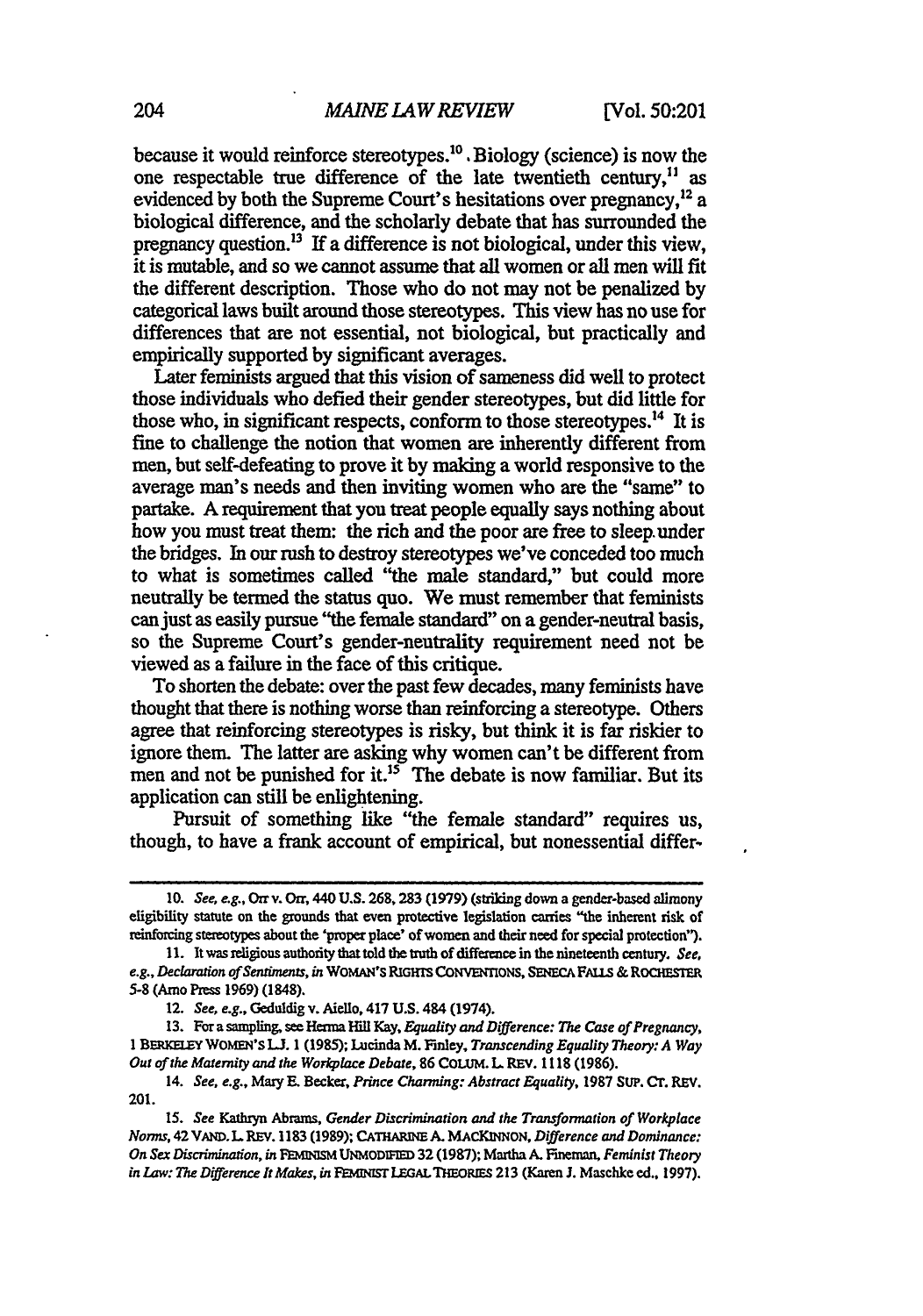ences between women and men. Consider the domestic labor issue. Surely few would argue that women have an immutable propensity to perform domestic labor, and any given woman may perform far less of it than any given man. My notion of difference is not concerned with what is in women's hearts and minds, but with what most women do, with women's material circumstances. These are rarely immutable, but they are always highly relevant to our welfare, and so it would seem odd to banish them from discussions of gender on the ground that they only engage gender as a matter of stereotypes, or averages.

It turns out that the role of domestic labor in women's lives has been surprisingly resistant to change. Advances in household technologies, even time-saving ones, have simply led to higher standards at home, not fewer hours.<sup>16</sup> Paid labor force participation by women doesn't lead to substantially fewer hours of domestic labor, especially when compared to men's domestic labor hours.<sup>17</sup> Within marriage, higher earnings for women don't lead to fewer hours; in fact, there has even been some evidence that high-earning wives married to low-earning husbands do *more* of the household labor than wives earning less than their husbands.<sup>18</sup>

Why does the difference persist even when mothers of young children are in the paid labor force in record numbers? Theories abound: women are less powerful and so the work falls to them through losing informal bargains; the work is empowering and so women choose it; it is an efficient specialization of labor resulting from women's lower wageearning potential; or it's a biologically determined response to women's childbearing abilities. There are well-argued problems with all of these hypotheses. I cannot say that I know the answer. But I believe that we can say something about the implications of this difference even without fully understanding why the difference persists.

Recently some feminists have argued that the search for origins of difference between men and women is either not worth the effort, or positively meaningless. This agnosticism as to origins is intended to short-circuit two uses of origins that cut different ways. Some might use origins as a means of justifying current social and legal practices that have a disparate impact on women, as have some of the New Home Economists who argue that sociobiology dictates women's greater commitment to household labor.<sup>19</sup> Others, including feminists, might

<sup>16.</sup> See EUSTON OUAH, ECONOMICS AND HOME PRODUCTION: THEORY AND MEASUREMENT 107 (1993); John P. Robinson, *Housework Technology and Household Work*, in WOMEN AND HOUSEHOLD LABOR 53, 53-54 (Sarah Fenstermaker Berk ed., 1980); Susan M. Strasser, An *Enlarged Human Existence? Technology and Household Work in NMczeenth-C~mnu Amzrica, in* WOMEN AND HOUSEHOLD LABOR 29, 30-47 (Sarah Fenstermaker Berk ed., 1980).

**<sup>17.</sup>** *See, e.g.,* Catherine *E* Ross. *The Division of Labor at Home.* **65** Soc. FoRc **<sup>816</sup>** (1987).

**<sup>18.</sup>** *See* ARLE HOCSCHI, THE **SECOND** *SHFr* 220-21 **(1989).**

**<sup>19.</sup>** *See generally* GARY BECKER, ATREATSEONTHEFAMLY **(1981).**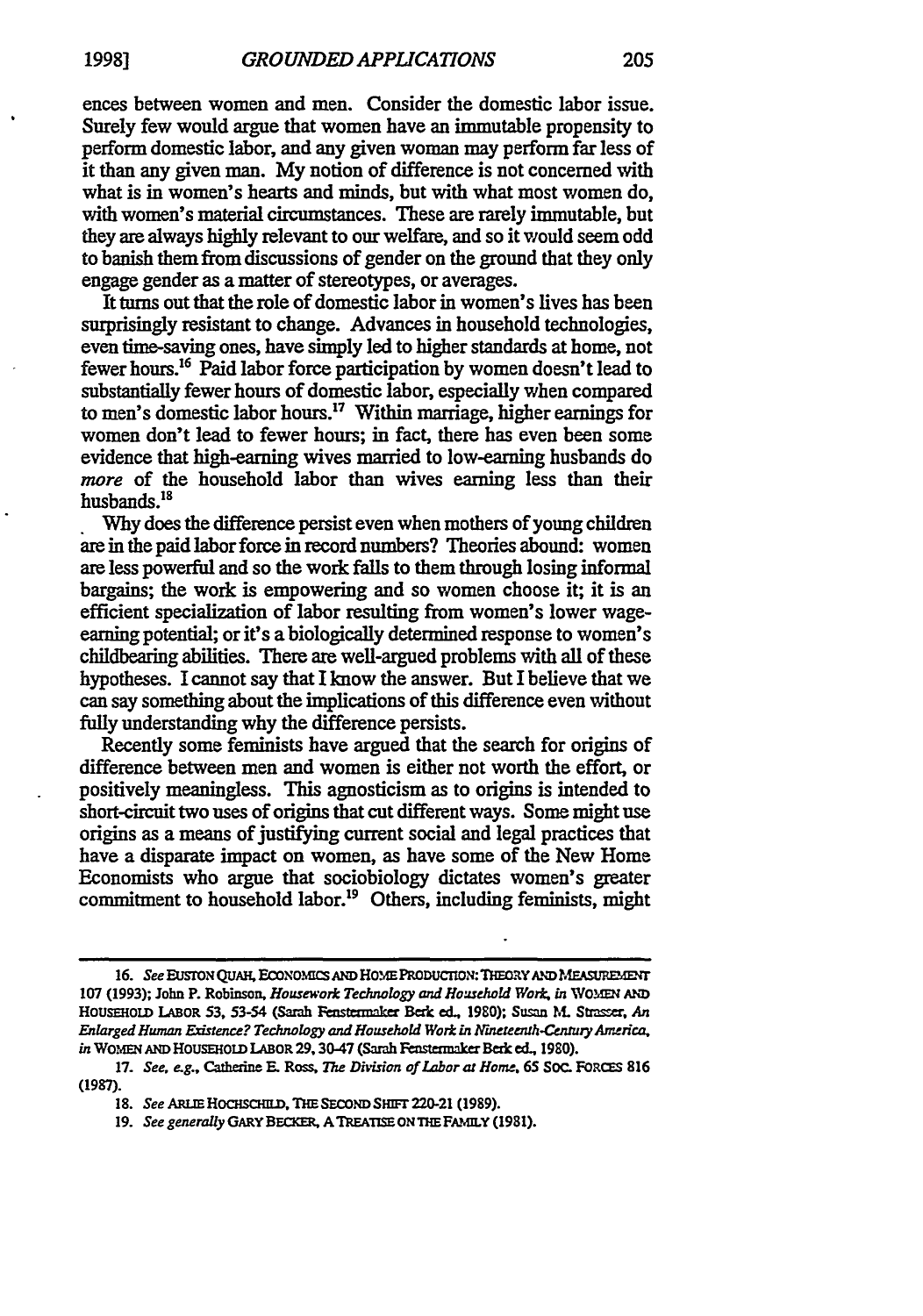hope to be guided in a return to a difficult-to-define authenticity.<sup>20</sup> I believe that it is appropriate, for the time being, for legal advocates to be agnostic as to the origins of difference. Especially as lawyers, we have a difficult time being confident about the source of differences. More important, those differences that are socialized are no less real as a result.

Some refuse to recognize or accommodate socially created differences because they fear that this will reinforce those differences. *But that fear places value on eliminating diferences.* In other words, skepticism over the origin of differences often leads straight to the conclusion that the eradication of difference is either a goal unto itself, or the only means to achieve a different goal--the improvement of women's welfare and happiness. I believe in the pursuit of the latter goal—improving women's welfare and happiness by giving legal value to traditionally female occupations-with agnosticism as to whether the gender-neutral legal valuation of women's gendered roles will reduce difference.

Perhaps valuing women's domestic work will reduce gender segregation in sex roles rather than maintain it. Valuing women's segregated work may make it more attractive to men. Maybe "if you build it, they will come." Consider Duncan Kennedy's argument that sexy dressing has the power to subvert its own meaning; he argues that there is a value to embodying stereotypes, because it is one mechanism for dismantling them, as we see individual women both fit the stereotype and not fit it at the same time.<sup>21</sup> Despite problems with this idea as applied to sexy dressing, the point about the occupation and subversion of stereotypes might apply to different female stereotypes—including that of greater attachment to children. One might embody that stereotype, for example, and defy other stereotypes about women by being aggressive, competitive, physically strong, income-earning, and so forth. This might be part of the process of undermining the stereotype.

On the other hand, accommodating the stereotypical female biography, including as it does both wage labor and significant family care, may not undermine stereotypes; it may instead reinforce them as so many have predicted. It seems an unanswerable hypothetical question, given our current state of understanding, one that might come out either way. But an equality of kinds will be achieved *in either case* when legal reform focuses on the legal treatment of the roles typically associated with women. Moreover, even if the result is not one talked about in the language of equality, we might argue that valuing family care is in its own right a good, even as it directly benefits more women than men.

We should be perfectly happy at the thought of gender-segregated sex roles ending, if that's-what valuing women's differences does, but without making that an end in itself.

**<sup>20.</sup>** *See* **MACKINNON,** *supra* **note 15.** An **authenticity is implicit in her notion that women can't** experience **authenticity** under **current conditions.**

**<sup>21.</sup>** *See* **DUNCAN KENNEDY, SEXY DRESSING ETC. 177-81 (1993).**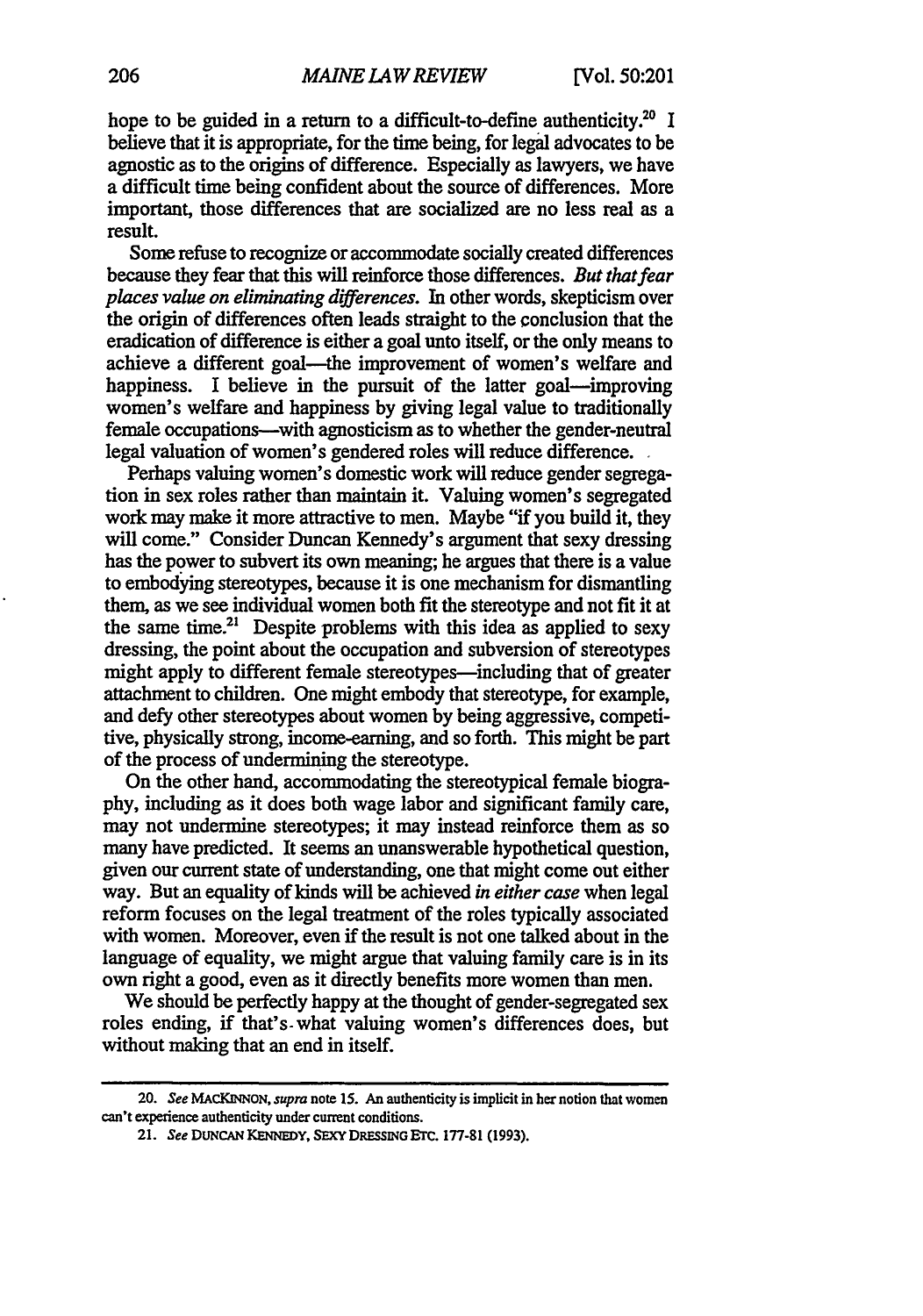### WOMEN'S DIFFERENCES FROM ONE ANOTHER

As feminists, we know that it is a challenge to conceptualize an issue as though all women experience it similarly. Women are divided at least **by** their experiences, religion, preferences, race, sexual orientation, class, and age. These different perspectives greatly inform how women think differently about domestic labor. For some women, domestic labor is drudgery to be escaped for the more stimulating world of the paid labor market. $2^2$  For others, domestic labor is the site of racialized hierarchies that are particularly painful because they are enforced over intimate matters, as in the case of African-American or immigrant paid domestic workers and their often white and middle-class employers.<sup>23</sup> For others, domestic labor in one's own home provides a creative opportunity that is less strained by racism than market labor, $^{24}$  and more independently managed than much paid labor. For still other women living in poverty, domestic labor is denigrated by a government that embraces a rhetoric suggesting that domestic labor is not work at all.<sup>25</sup>

These differences of perspective may seem so great that they threaten our ability to have a clear feminist program around domestic labor. **A** woman who thinks of the issue as "the servant question"<sup>26</sup> will have a hard time developing solidarity with a person who views doing domestic work in someone else's home as a reproduction of colonial race relations. Is it possible for women, given their very different experiences of domestic labor, to practice feminism around it? Mindfulness

24. See Patricia Hill Collins, Shifting the Center: Race, Class, and Feminist Theory About *Motherhood, in* REPRESENTATIONS OFMOTHERHOOD 56,64-65 (Donna Bassinet al. eds., 1994); EVELYN NAKANO GLENN, ISSEI, NISEI, WAR BRIDE: THREE GENERATIONS OF JAPANESE ALAERICAN WOMEN IN DOMESTIC SERVICE 192 (1986).

25. As the welfare reform debate unfolded, we repeatedly saw women who were taking care of their children at home denigrated for the failure of their work ethic.

26. This was a turn-of-the-century term used in upper income writings about the movement of low-wage women into industrial jobs. This made it harder to hire domestic servants on the terms that had previously been commonplace, which included very low wages, long hours, usually seven days a week around the clock live-in work, and often physical discipline. *See DONNA L VAN* RAAPHORST, UNION MAIDS NOT WANTED: ORGANIZING DOMESTIC WORKERS 1870-1940, at 63-71 **(1988).** The tension between the needs of women who employ domestic workers and the domestic woders they employ could be seen again recently in what **are** called the **Zoe** Baird amendments to the Social Security Act. These amendments make it easier to employ domestic workers without paying employment taxes--meaning without enrolling those workers in the old age security system. *See* Social Security Domestic Employment Reform Act **of** 1994. Pub. L No. 103-387, **103** Star. 4071 (replacing the quarterly threshold of \$50 with a yearly one of \$1000 for paying social security tax on domestic workers).

<sup>22.</sup> This is the feminism of Betty Friedan's early second-wave manifesto, *The Feminine Mystique,* in which she asks, "Is this all?" BEITY FRIEDAN, THE FEMININE MYSTIQUE 15 (1963).

**<sup>23.</sup>** See **JUDI-ROUD** , BErWEEN **WONEN: DOMESMCS AND** THEIREMPLOYRS **155-203 (1985);** MARY ROMERO. **MAID IN THE U.SA** 97-133 **(1992);** Evelyn Nakano **Glen,** *Cleaning Up/Kept Down: A Historical Perspective on Racial Inequality in "Women's Work," 43 STAN, L.* REv. 1333,1335 **(1991);** Dorothy E. Roberts, *Spiritual and Menial Houseywork,* **9** *YALE JL.* **&** FEMINISM **51 (1997).**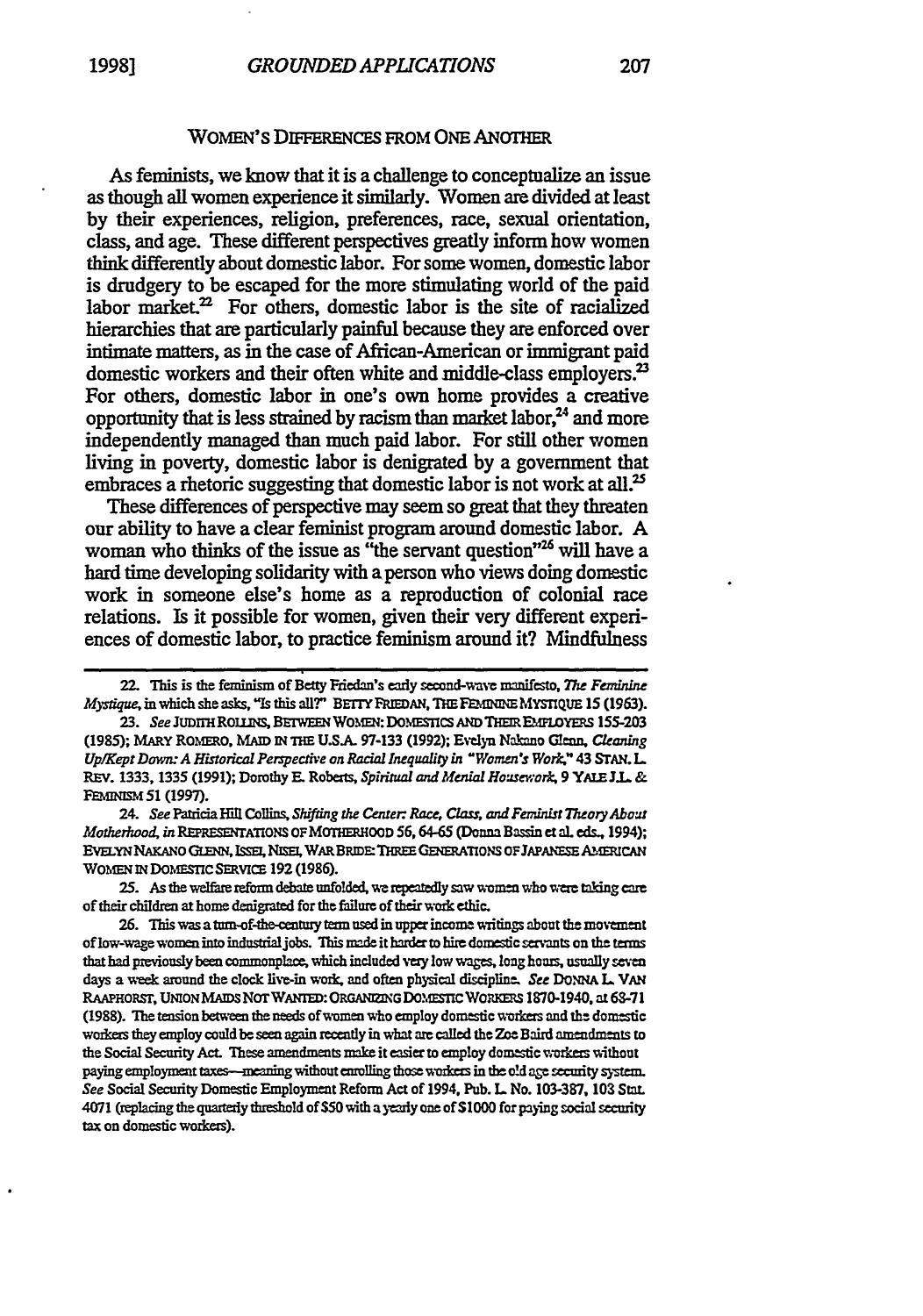of differences must inform how we think about domestic labor, but there may still be common ground. What might the goals of feminism be here, given what we know of women's differences?

If the desire to "escape" this labor is to be pursued by some, a good feminist vision would work to conceive of a form of escape that is not dependent on reproducing the racial hierarchies historically associated with paid domestic workers. This could mean a range of things. It could mean supporting efforts to make sure that immigrant, African-American, and low-income women have alternative paid labor opportunities so that they too can escape domestic labor, if they choose, on an equal footing with other women. It could mean reducing the amount of domestic work done by anyone, as with an individual decision not to have children. It could mean reallocating the work to others for whom it is done, including intimate partners or older children. It could mean structuring the reallocation to paid workers and other parents in a manner designed not to reproduce racial hierarchies, as in the case of collective day care. It could mean minimizing the reproduction of racial hierarchies by providing paid caregivers with all the trappings of ordinary wage labor, including both pay that reflects the importance of the work and employment benefits.

Moreover, feminists who prefer escape should advocate structuring it in a way that does not harm women who prefer to-or for other reasons will—focus on domestic labor.<sup>27</sup> For example, some middleclass women strongly support work requirements for welfare recipients on the theory that changes in gender roles have now brought many middle-class mothers of small children into the workforce, and the same may be expected of women living in poverty. As Martha Minow points out, this argument overlooks the content of the middle-class trade-off; many middle-class women earn enough to make this a worthwhile pursuit. The same may not be said of the minimum wage jobs available to those coming off of welfare.<sup>28</sup> Moreover, the element of choice is critical for middle-class women, who may have the opportunity to choose to structure their paid labor force participation such that it imposes the least on their family time. Finally, as a matter of principle, feminists who don't prefer domestic labor ought to be concerned about criticizing women who do, because expression of disdain for many women's activities can be hard to distinguish from disdain for women.<sup>29</sup>

**29.** In the middle-class context, consider the dispute among mothers in Wellesley, Massachusetts, over whose children ought to ride the school bus longer: those who are being taken

**<sup>27.</sup>** Here **I** think of **Henna** Hill **Kay's** view that we in family law should not reward traditional roles because that encourages women's financial dependence, which shows Kay's clear preference for seeing *all* women choose to focus primarily on paid labor. *See* Henna **Hill Kay,** *Equality and Difference: A Perspective on No-Fault Divorce and Its Aftemath,* **56 U.** ON. L **REV.** 1,77-89(1987).

**<sup>28.</sup>** *See* Martha Minow, *The Welfare of Single Mothers and Their Children,* **26** CoNN. L REV. 817, **826-28** (1994). For an excellent discussion of the limited options available to welfare recipients, see Lucie R White, *No Exit: Rethinking "Welfare Dependency" from a Different Ground,* **81** GO. **LJ.** 1961 (1993).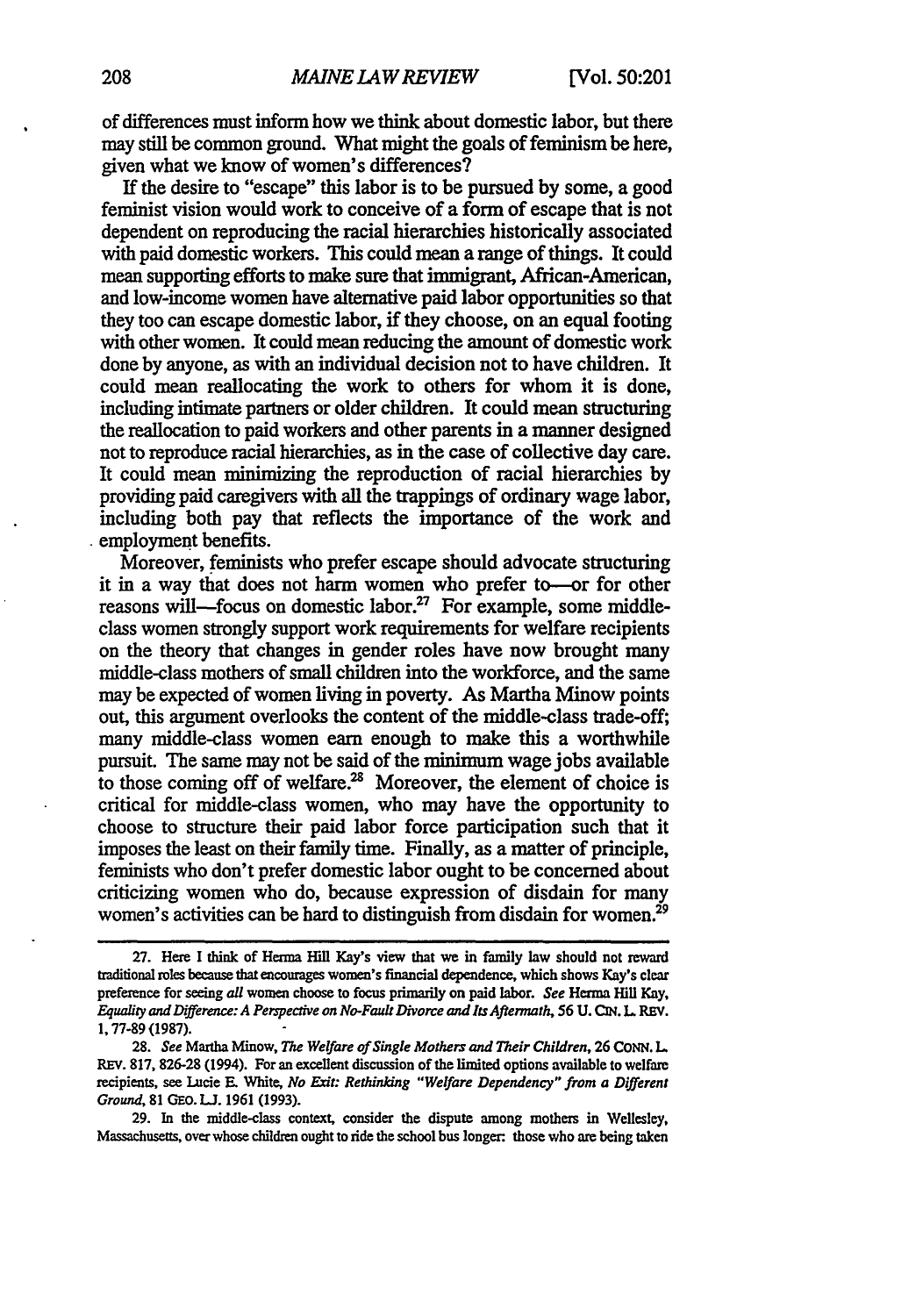**19981**

Feminist lawyers, legislators, and academics need to think through a number of legal issues, including improving the compensation of paid caregivers and the enforcement of labor laws giving paid domestic workers benefits, reproductive control, full employment policies, the provision of safe and affordable childcare, and dignifying poverty supports, for their effects on domestic labor as it is experienced by a range of women.

The insight is not novel: women are not all the same, and perceive the same subject very differently depending on facts about their lives other than gender.<sup>30</sup> Without a doubt these differences among women pose a serious challenge to feminism.. Yet, in this context, feminism need not be undermined by that difference-gender unites most women around domestic labor simply because most women do much more of it than do most men, regardless of their race, ethnicity, or social class.<sup>31</sup> Feminism in the twenty-first century will be productive if it brings awareness of differences among women to bear fully in examining the legal structure of this particular aspect **of** most women's experience, and destructive if it ignores differences. Before we search for more theoretical insight, we should try more careful application of the insights we have.

#### **CONCLUSION**

It should not be an insult to an idea within feminism that it is one more version of an older idea. Reading the works of feminists of the nineteenth century can be a humbling experience; they anticipated in some way many of the theoretical debates that would occur in late twentieth-century feminism. $32$  Many of the ideas of feminism have long histories and traditions. Novel reconceptualizations of feminist tensions can be refreshing and challenging, but so can attempts to apply timehonored feminist insights to particular legal issues.

home after school to their mothers who have limited their paid labor force time, or those who are being taken to after-school programs. *See* Adam Bryant, *In the Case of Working Mothers Plekuy ofludges,* N.Y. TuMs, Nov. **16.1997,** at **Al8.**

<sup>30.</sup> The literature making this point is large. *See, e.g., Kimberle Crenshaw, Demarginalizing the Intesecrion of Race and Sex A Black Feminist Critique of Aruidcrimnaidn Doctrine. Feminist Theory andAntiracist Politics,* **1989 U. CHL LEGALF. 139;** Angela P. Harris. *Race and Essentialism in Feminist Legal Theory,* 42 **STAN.** L REV. **581 (1990).**

**<sup>31.</sup>** *See* Heidi *Haruznan, The Familyas te Locus ofGender C&= andPolical Struggle: The Example ofHousework,* 6 **SIGNS: J. WOMEN IN CULTURE &SOC'Y** 366,385 **(1981).**

<sup>32.</sup> In a quick perusal of the *Declaration of Sentiments*, for example, we see the problem of "false consciousness" raised, the problem of **womm** as spectacles **on** the stage, the question of what women's higher moral reasoning should mean-wether **all** should be **held** to **it,** the problem of valuing what women do, and the problem of stereotyping women. *See Declaration of Sentiments*, *supra* note **10.**